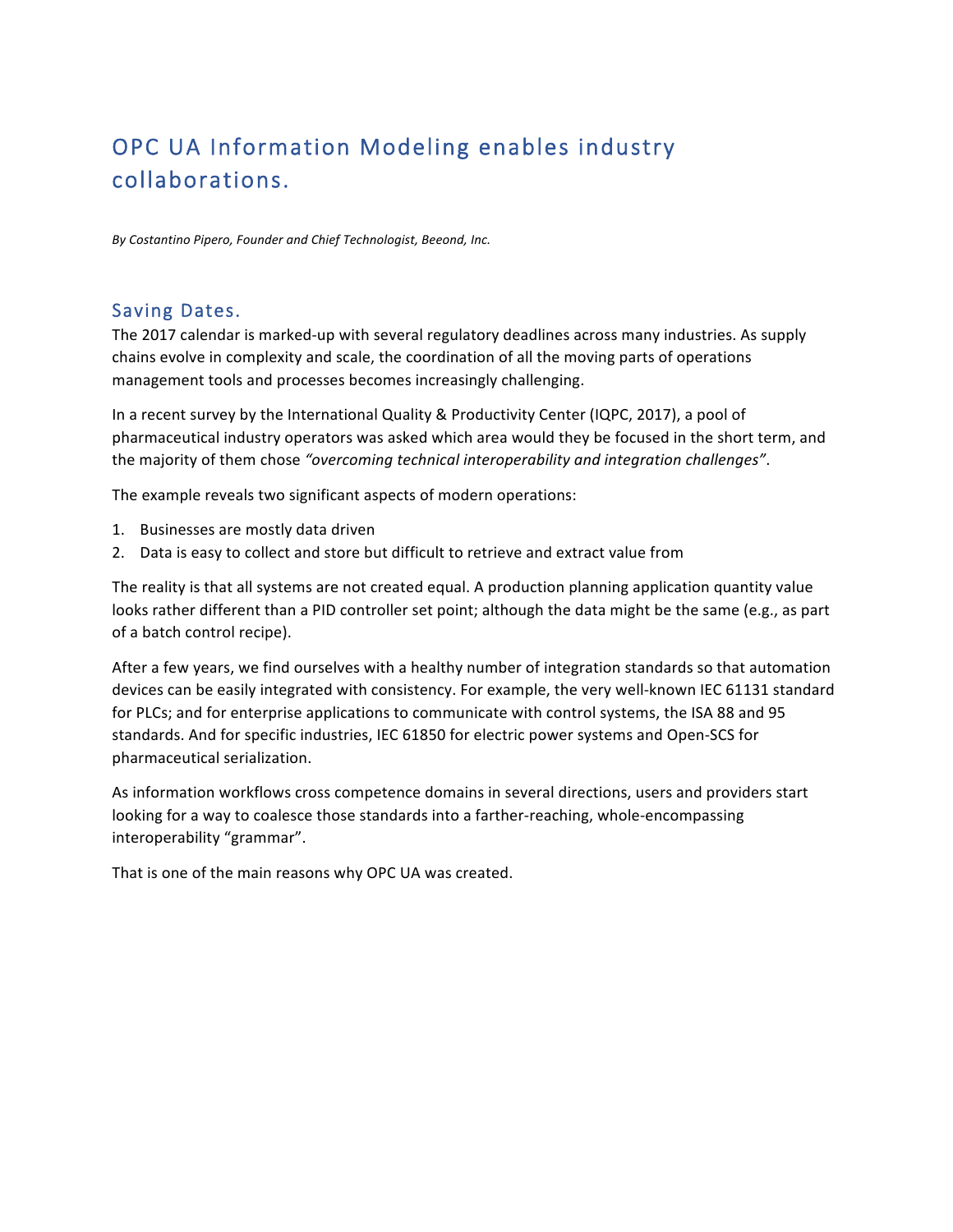## Semantics of Operations: a Case Study of the ISA-95 collaboration

The ISA-95 Enterprise/Control System Integration standard defines some levels of activity in a manufacturing organization. Generally, automation and control support Levels 1 and 2, Manufacturing Operations Management (MOM) systems support Level 3, and business Enterprise Resource Planning (ERP) systems support Level 4 activities. ISA-95 defines four primary categories of information that can be exchanged among MOM systems and between ERP systems and MOM systems:

- 1. Materials information and their properties
- 2. Equipment as operational units
- 3. Physical assets that make up the equipment
- 4. Personnel and their roles and qualifications

ISA-95 provides a standard manner to uniquely describe this information model for exchange, including the interrelationships between the various types of information.

For example, let's take the Equipment model in the following UML diagram:



Systems could exchange equipment related information using OPC UA and instantiating objects and structures that implement this particular model.

Data this complex presents the following challenges:

- 1. This model describes the ability of a system to *discover* its objects without previous knowledge of specific attributes (e.g. unit names, tag names, etc.), but by merely knowing what type of equipment it is looking for.
- 2. Some of the objects can be *recursive* for an undefined number of levels.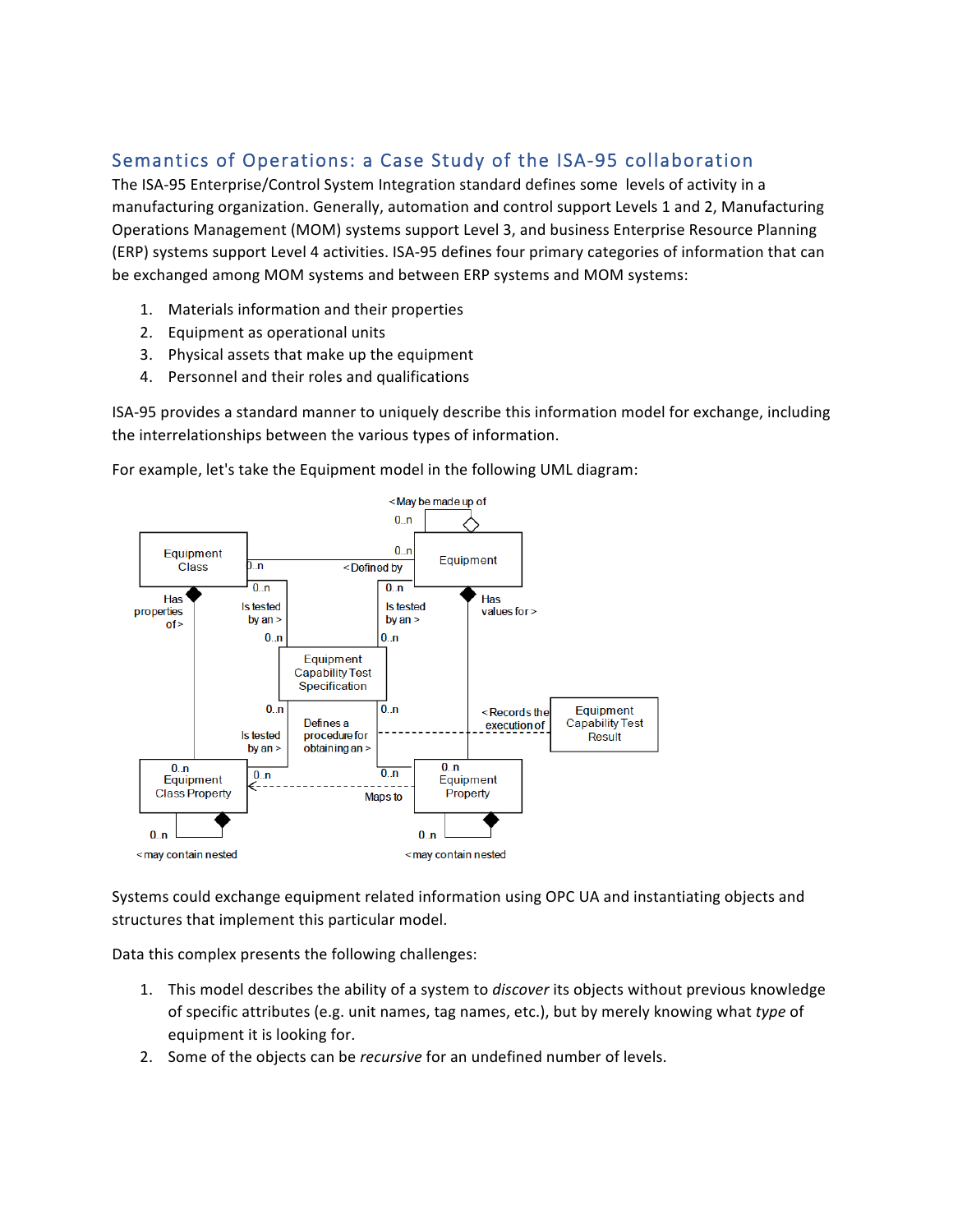In OPC UA, modeling UML structures is seamless. This is an example of an implementation of the ISA-95 Equipment model:



The experienced automation systems developer can immediately see the benefits: 1) the software will have to implement the necessary business rules, 2) OPC UA will take care of putting everything in context and moving it across the wire.

Publicly available API's and tools will allow users to translate such a UML model into an OPC UA Nodeset, which is the runtime representation of the Information Model. The *Nodeset* can be imported from a validated XML file that could look like this:

| 55 |                                                                                                |
|----|------------------------------------------------------------------------------------------------|
| 56 | <uaobject browsename="1:Building1" nodeid="ns=1;i=3579" parentnodeid="ns=1;i=3539"></uaobject> |
| 57 | <displayname>Building1</displayname>                                                           |
| 58 | <b><references></references></b>                                                               |
| 59 | <reference referencetype="ns=2;i=5116">ns=1;i=6413</reference>                                 |
| 60 | <reference referencetype="ns=2;i=5116">ns=1;i=6569</reference>                                 |
| 61 | <reference referencetype="ns=2;i=5116">ns=1;i=6491</reference>                                 |
| 62 | <reference referencetype="ns=2;i=5116">ns=1;i=6647</reference>                                 |
| 63 | <reference referencetype="ns=2;i=5116">ns=1;i=6725</reference>                                 |
| 64 | <reference referencetype="ns=2;i=5116">ns=1;i=6803</reference>                                 |
| 65 | <reference referencetype="ns=2;i=5116">ns=1;i=6846</reference>                                 |
| 66 | <reference referencetype="ns=2;i=5116">ns=1;i=6881</reference>                                 |
| 67 | <reference isforward="false" referencetype="Organizes">ns=3;i=8335</reference>                 |
| 68 | <reference referencetype="HasTypeDefinition">ns=2;i=5085</reference>                           |
| 69 | <reference isforward="false" referencetype="ns=2;i=5116">ns=1;i=3539</reference>               |
| 70 |                                                                                                |
| 71 |                                                                                                |
| 72 | <uaobject browsename="1:EJY1000" nodeid="ns=1;i=6413" parentnodeid="ns=1;i=3579"></uaobject>   |
| 73 | <displayname>EJY1000</displayname>                                                             |
| 74 | <references></references>                                                                      |
| 75 | <reference referencetype="HasComponent">ns=1;i=7226</reference>                                |
| 76 | <reference referencetype="HasComponent">ns=1;i=7228</reference>                                |
| 77 | <reference referencetype="HasComponent">ns=1;i=7230</reference>                                |
| 78 | <reference referencetype="HasComponent">ns=1;i=7232</reference>                                |
| 79 | <reference referencetype="HasComponent">ns=1;i=7234</reference>                                |
| 80 | <reference referencetype="HasComponent">ns=1;i=7236</reference>                                |

This file is automatically generated by a tool and is rarely edited by hand. Information Modeling tools are available on GitHub in the OPC Foundation repositories set (https://github.com/OPCFoundation).